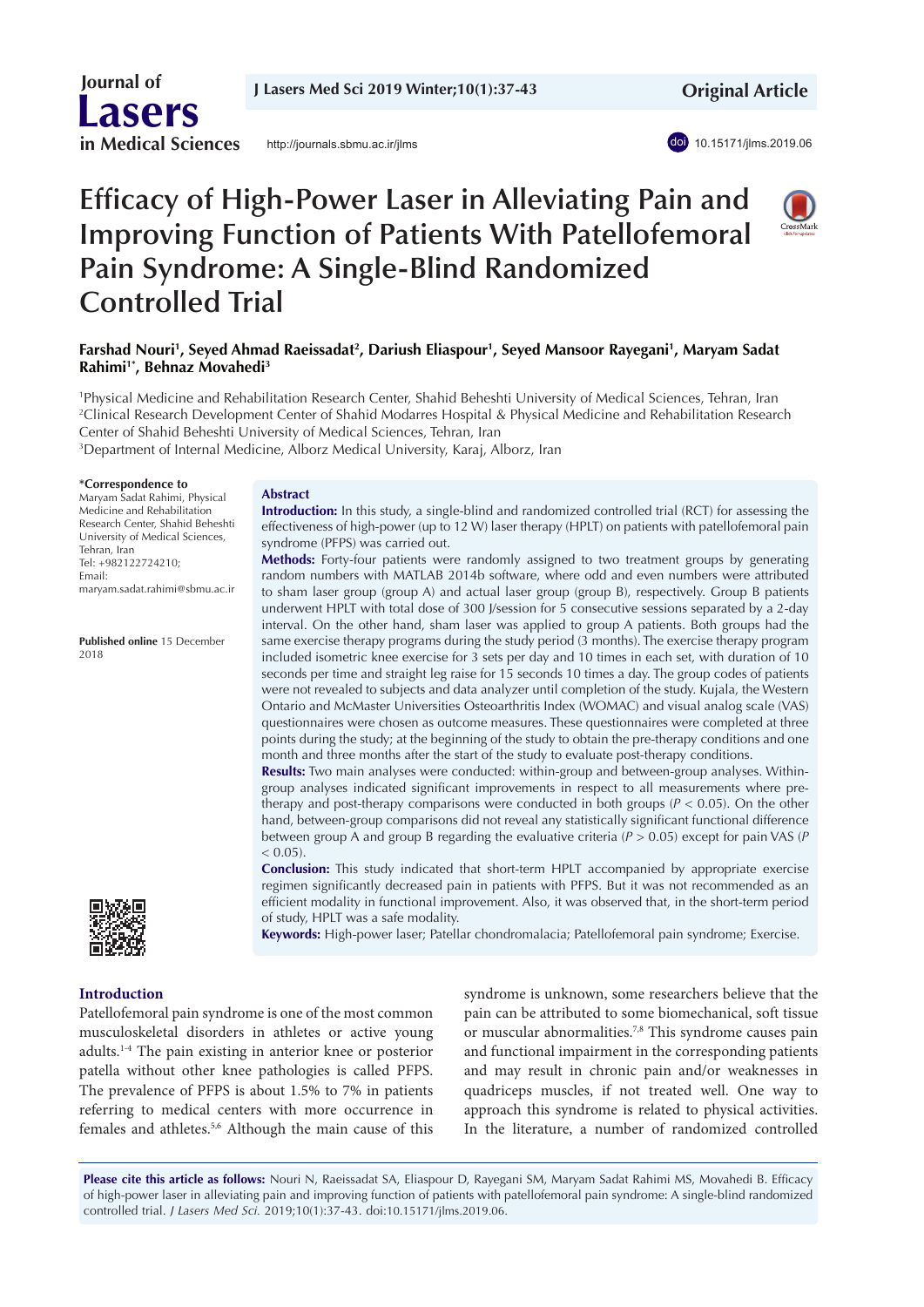trials (RCTs) and systematic reviews studied the efficacy of different treatments and interventions in PFPS that highlighted the importance of exercise therapy.<sup>8-10</sup>

Low-level laser therapy has been already applied to musculoskeletal pains such as carpal tunnel syndrome<sup>11,12</sup> and knee osteoarthritis (OA).<sup>13</sup> Recently, many studies have explored the efficacy of high power laser therapy in various musculoskeletal disorders such as low back pain,14 knee OA,15,16 lateral epicondylitis,17 subacromial impingement<sup>18</sup> etc. Despite the growing use of highpower lasers in alleviating musculoskeletal pains and its confirmed physiologic effects,<sup>19,20</sup> studies investigating the effect of high-power laser in pain management and function of patients with PFPS are very limited. Thus, the focus of this study is on analyzing the efficacy of high power laser in treatment of patients with PFPS. To do so, a single-blinded randomized clinical trial was designed in order to investigate the efficacy of high power laser in alleviating pain and improving functions of patients with PFPS.

# **Methods**

# Subjects

Patients referred to the outpatient physical medicine and rehabilitation (PM&R) clinic of Shahid Modarres and Shohadaye Tajrish hospitals with anterior knee joint or posterior patella pain were evaluated using the most sensitive and specific tests (Shrug, Grind and Perkins test) to see if they were diagnosed with PFPS.<sup>21</sup> Those with at least two positive tests were considered as potential subjects. It is worth noting that these tests were carried out by two PM&R specialists. Of the total 78 patients diagnosed with PFPS, 34 were disqualified with regard to the inclusion and exclusion criteria. For the rest of patients, the research procedure, its main objectives and a description of high-power laser was elaborated and after obtaining written informed consents, they were included in the trial.

The inclusion criteria of this study were as follows. Patients aged 15 to 40 years referring to the outpatient PM&R clinic of Shahid Modarres and Shohadaye Tajrish hospitals in year 2017 with positive diagnostic patellofemoral syndrome maneuvers including Shrug test, Grind test and Perkins test (at least 2 of them being positive) who had the symptoms for at least 3 months were included in this study. Having normal knee x-ray in 3 dimensions (A-P, lateral and patella view) was also an inclusion criterion.

On the other hand, patients aged younger than 15 years or older than 40, history of knee surgery, a body mass index of greater than 30  $\text{kg/m}^2$ , any systemic diseases such as diabetes mellitus, immunodeficiency or collagen vascular disorders were excluded. Furthermore, having a history of malignancy, recent knee trauma, any infection, any knee deformities or signs of knee OA in knee x-ray, pregnancy or breastfeeding were considered as exclusion criteria.

# Equipment

The active laser used in this study was a BTL-6000 high intensity laser with a wavelength of 1064 nm and a maximum power of 12 W. For the active laser group, actual laser was utilized by a PM&R specialist according to the protocol recommended by the device manufacturer. Based on the suggested protocol, Pain Relief program (with  $10 \text{ W}$  and  $120 \text{ J/cm}^2$ ) for  $120 \text{ seconds}$  were exploited per therapy session. Pulsed laser in circulatory movements on patellar margins with duty factor of 25% was used while patients were supine with knee positioned in full extension (resting position of patellofemoral joint). The spot size was  $0.8 \text{ cm}^2$  and applicator distance from skin was 2 cm. The same protocol by the same device with the same duration and positioning was also applied to the sham laser group where the device was in inactive mode and no laser beam was emitted. It should be pointed out that all 5 sessions were identical regarding the protocol, the positioning of laser and the therapy duration.

# Study Design, Randomization and Blinding

Patients' personal and clinical information comprising age, gender, weight, body mass index (BMI), duration of symptoms, degree of joint stiffness and pain and their functional performance were gathered by the physician prior to the study using visual analog scale (VAS), Western Ontario and McMaster Universities Osteoarthritis Index (WOMAC) and Kujala questionnaires. VAS is a qualitative pain measurement tool that assigns integer numbers between zero and 10 to different pain levels, where zero means no pain and 10 means excruciating pain.<sup>22</sup> Kujala is a questionnaire for quantifying the functionality of patients, where zero indicates complete disability and 100 denotes full functionality. Kujala questionnaire was translated into Persian and its validity and reliability for PFPS patients were confirmed.<sup>23</sup> WOMAC is a questionnaire containing 24 questions for evaluating function, stiffness and pain in lower limb and knee. It was translated into Persian and its reliability and validity was shown in patients with knee OA.24

The initial conditions of patients included in the study were examined by their baseline characteristics shown in Table 1. The data indicated that no significant difference was observed between the 2 groups regarding their pretherapy measurement values.

Afterwards, 44 patients were randomly assigned to 2 study groups through generating random numbers with MATLAB 2014b software by PM&R specialist, that odd numbers were attributed to sham laser group (group A) and even numbers were assigned to actual laser group (group B). Neither the subjects nor the researchers know the group code of patients until the completion of data analyses. The sample size for our study was computed according to the work of van Linschoten et al<sup>25</sup> that performed analogous comparisons.

Group B patients underwent high-power laser therapy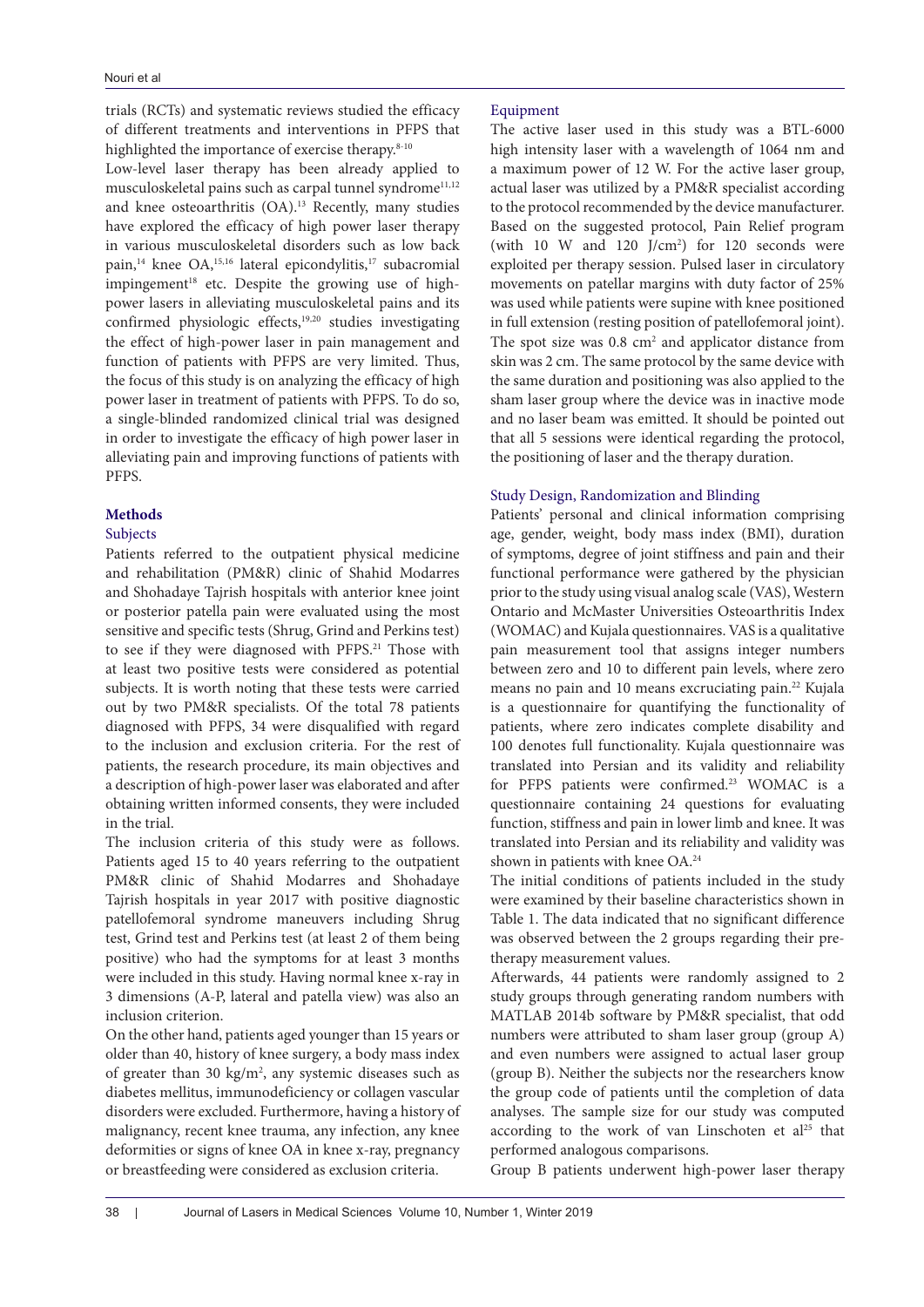**Table 1.** Baseline Characteristics of All Patients

| Variable                |                  | Group            | P Value |
|-------------------------|------------------|------------------|---------|
|                         | <b>Group A</b>   | <b>Group B</b>   |         |
| Age $(y)$               | $31.43 \pm 6.72$ | $35.29 \pm 3.27$ | 0.07    |
| Gender                  |                  |                  |         |
| Male                    | 6                | 6                |         |
| Female                  | 14               | 14               |         |
| <b>BMI</b>              | $23.26 + 2.84$   | $23.52 \pm 3.99$ | 0.84    |
| Pre-therapy comparisons |                  |                  |         |
| <b>VAS</b>              | $5.43 + 1.60$    | $6.50 \pm 1.34$  | 0.07    |
| Pain WOMAC              | $8.00 + 3.64$    | $8.86 + 4.02$    | 0.56    |
| <b>Function WOMAC</b>   | $20.57 + 11.34$  | $21.93 + 9.31$   | 0.73    |
| Stiffness WOMAC         | $2.43 + 2.17$    | $2.57 + 1.45$    | 0.84    |
| Kujala                  | $82.21 \pm 7.10$ | $75.43 + 10.23$  | 0.053   |
| WOMAC scores            | $31.00 + 15.70$  | 33.36+11.78      | 0.66    |

(HPLT) for 5 consecutive sessions separated by a 2-day interval. Each patient was exposed to 120 seconds of 10-W laser with 120 J/cm2 per therapy session. On the other hand, sham laser was utilized for group A patients who were not aware of the inactiveness of the laser device. In addition to the laser therapy program, both groups had the same exercise therapy programs during the study period (3 months). In both groups, we used the same exercise program. Our quadriceps muscle strengthening program included isometric knee exercise for 3 sets per day and 10 times in each set, with duration of 10 seconds per time and straight leg raising for 15 seconds 10 times a day, this exercise regime was to be performed during the 3-month study period. Patients were regularly contacted by the PM&R specialist in order to ensure their compliance with the exercise therapy program and check for potential complications.

Two major follow-up milestones were defined at which patients were brought back to their corresponding clinics to reassess their pain and functional performances by the same VAS, Kujala and WOMAC questionnaires and the same physician; 1 month and 3 months after the start of the therapy program. The obtained data at each milestone were recorded in a spreadsheet software program for later statistical analyses.

#### **Statistics**

As mentioned previously, 3 different categories of data for each group were obtained during the study; Preintervention data, first month data and third month data. Thus, 2 types of statistical analyses become necessary; within-group and between-group analyses. Withingroup analyses check the efficacy of each laser therapy program by comparing the pre-therapy and post-therapy data within each group. To perform within-group analyses, paired sample t-tests were implemented using the Statistical Package for the Social Sciences (SPSS) version 22.

Between-group analyses, however, compare the efficacy

of group A with group B with regard to their related improvements. To do so, three improvement values were calculated for each group by comparing pre-therapy and post-therapy conditions in each group. Subsequently, the obtained improvements values of group A were compared to their counterpart values of group B by independentsamples *t* tests using the same SPSS software. In fact, the outcomes of between-group analyses determine whether a significant difference in the efficacy of the different therapy regimes exists.

The results were expressed as mean ± standard deviation (SD) and a 0.05 significance level was considered.

Noteworthy, the input data of patients were gathered using Kujala, $26$  WOMAC<sup>27</sup> and VAS questionnaires. Since the acquired data were of ordinal type, the choice between parametric and nonparametric statistical tests was controversial<sup>28</sup> and there is no consensus among the researchers<sup>29</sup> in this regard. For example, for VAS data, Scott and Huskisson<sup>30</sup> recommended using nonparametric methods, whereas Philip<sup>31</sup> preferred parametric statistics. Comprehensive analyses conducted lately on Likert item data by Frost<sup>32</sup> suggests that the choice is tie between the two alternatives regarding their protection against false positives and false negatives. Taking this inference into account and the fact that nonparametric tests have strict assumptions that cannot be disregarded, parametric tests were selected for this study.

#### **Results**

Participant flow diagram is illustrated in Figure 1.

As mentioned before, 44 patients were randomly allocated to two groups. Of these 44 patients, 4 refused to participate in the research; 2 because of not answering phone calls and 2 because of incompatibility of clinic schedules with their intervals. The mean BMI was almost the same between groups with  $23.26 \pm 2.84$  for group A and 23.52±3.99 for group B (*P*>0.05).

The mean age of group A was  $31.43 \pm 6.72$  and the mean age of group B was  $35.29 \pm 3.27$ .

Table 1 shows a summary of initial conditions for each group while the pre-therapy comparisons are also provided. Using independent sample *t* tests, it can be seen that the starting conditions for all subjects between groups A and B are nearly the same.

As can be seen in Table 2, both sham and actual laser groups demonstrate significant improvements in all output measurements when pre-therapy values are compared to the post-therapy values ( $P < 0.05$ ). However, there was no statistically significant difference between mean values of month 1 and month 3 in either treatment group implying that the attained improvements were maintained during the three-month period after active or sham laser therapy.

From VAS measures viewpoint, improvements in active laser group (group B) during trial period were statistically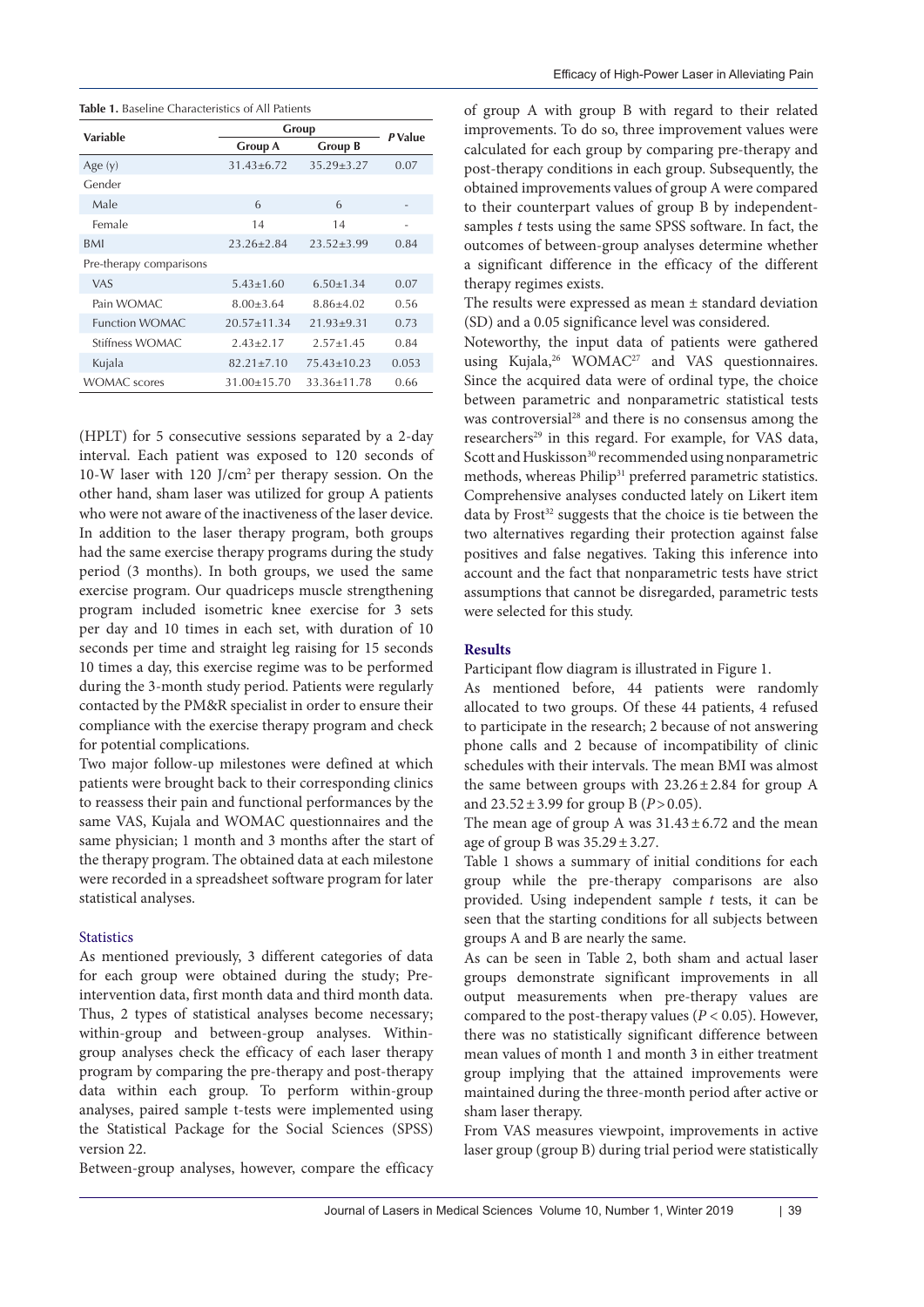

**CONSORT 2010 Flow Diagram**

**Figure 1.** Participant Flow Diagram.

more significant than those of sham laser group ( $P < 0.05$ ; Figure 2).

Although improvements in the other measurements (Pain WOMAC, Function WOMAC, Stiffness WOMAC, Kujala and WOMAC scores) in active laser group were more than those of sham laser group, the differences were not proved to be statistically significant (*P* > 0.05) (Table 3).

Figure 3 provides visual comparisons of between-group and within-group improvements during the therapy program.

Post-therapy clinical outcomes for both actual and sham laser groups are shown in Table 4. It is worth mentioning that no complications were reported during the study period in either group.

#### **Discussion**

The purpose of this study was to evaluate the efficacy of high-power laser in decreasing pain and improving functions of patients with PFPS. The study showed that the methods, the exercise alone (sham laser group) and exercise combined with high-power laser (active laser group) had effectiveness at follow-up moments. Actual laser outperformed sham laser with respect to pain relief while no significant difference in terms of functional



**Figure 2.** VAS Changes During the Therapy Program.

|                       | <b>Group A</b> |                   |                   | Group B           |                   |                   |
|-----------------------|----------------|-------------------|-------------------|-------------------|-------------------|-------------------|
|                       | $0$ vs $1$     | $0 \text{ vs } 3$ | $1 \text{ vs } 3$ | $0 \text{ vs } 1$ | $0 \text{ vs } 3$ | $1 \text{ vs } 3$ |
| <b>VAS</b>            | 0.002          | 0.011             | 0.385             | 0.000             | 0.001             | 0.293             |
| Pain WOMAC            | 0.005          | 0.005             | 0.567             | 0.001             | 0.004             | 0.373             |
| <b>Function WOMAC</b> | 0.005          | 0.006             | 0.231             | 0.002             | 0.002             | 0.322             |
| Stiffness WOMAC       | 0.015          | 0.043             | 0.189             | 0.005             | 0.002             | 0.212             |
| Kujala                | 0.007          | 0.015             | 0.687             | 0.043             | 0.033             | 0.592             |
| <b>WOMAC</b> scores   | 0.003          | 0.006             | 0.901             | 0.001             | 0.001             | 0.427             |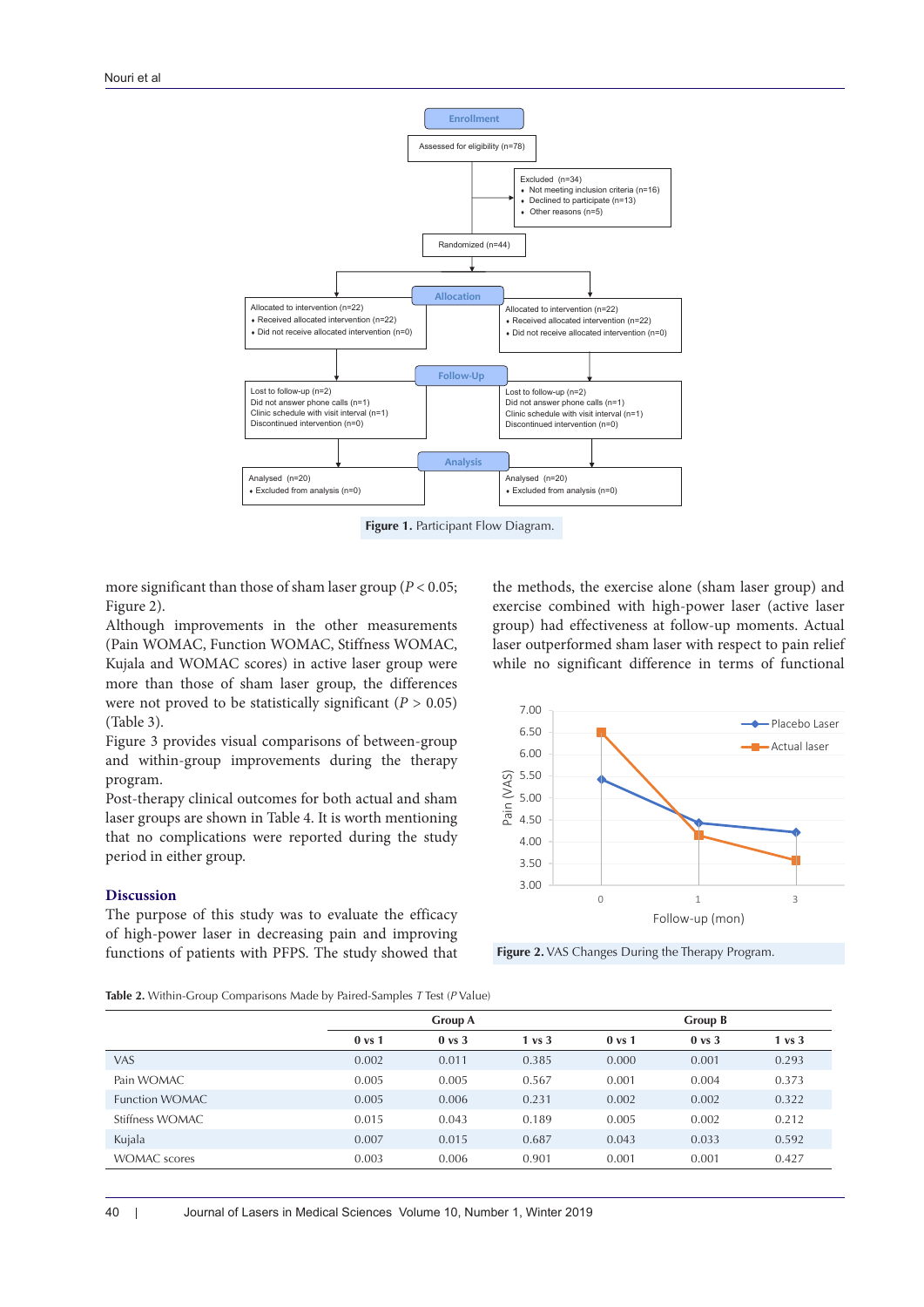|                       | <b>Improvements From Pre-therapy</b><br><b>Condition to Month 1</b> | <b>Improvements From Pre-therapy</b><br><b>Condition to Month 3</b> | <b>Improvements From Month 1 to Month 3</b><br>After the Therapy Initiation |
|-----------------------|---------------------------------------------------------------------|---------------------------------------------------------------------|-----------------------------------------------------------------------------|
| <b>VAS</b>            | 0.03                                                                | 0.03                                                                | 0.54                                                                        |
| Pain WOMAC            | 0.29                                                                | 0.31                                                                |                                                                             |
| <b>Function WOMAC</b> | 0.72                                                                | 0.59                                                                | 0.61                                                                        |
| Stiffness WOMAC       | 0.90                                                                | 0.26                                                                | 0.09                                                                        |
| Kujala                | 0.87                                                                | 0.98                                                                | 0.82                                                                        |
| <b>WOMAC</b> scores   | 0.55                                                                | 0.42                                                                | 0.52                                                                        |

**Table 3.** Between-Group Comparisons of the Achieved Improvements Made by Independent-Samples *T* Test (Between Group A and B) (*P* Value)

improvement was observed.

Recently, many studies have evaluated the efficacy of HPLT in various musculoskeletal disorders such as low back pain,<sup>14</sup> knee OA,<sup>15,16</sup> lateral epicondylitis,<sup>17</sup> subacromial impingement<sup>18</sup> etc. Despite the mentioned studies about high-power laser in other musculoskeletal studies, the findings of this work regarding high-power laser did not reveal any significant superiority over sham laser, except for pain relief with VAS index that may be attributed to multifactorial nature of PFPS, difficult approachability to

this joint or due to differences in protocols and/or doses. To the best knowledge of authors, it was the first study in the literature that considered high-power laser for PFPS. However, the use of low-power laser for this syndrome was observed in some studies. Rogvi-Hansen et al,<sup>33</sup> for instance, used low-power laser combined with exercise regime for PFPS. They found the same findings in both control and intervention groups as ours except for pain relief measured by VAS index. The pain relief achieved by using laser is due to laser's biological effects on cellular



**Figure 3. (A)** Pain WOMAC, **(B)** Function WOMAC), **(C)** Stiffness WOMAC, **(D)** Function (Kujala), and (E) WOMAC Total Scores Changes for Each Group During the Therapy Program.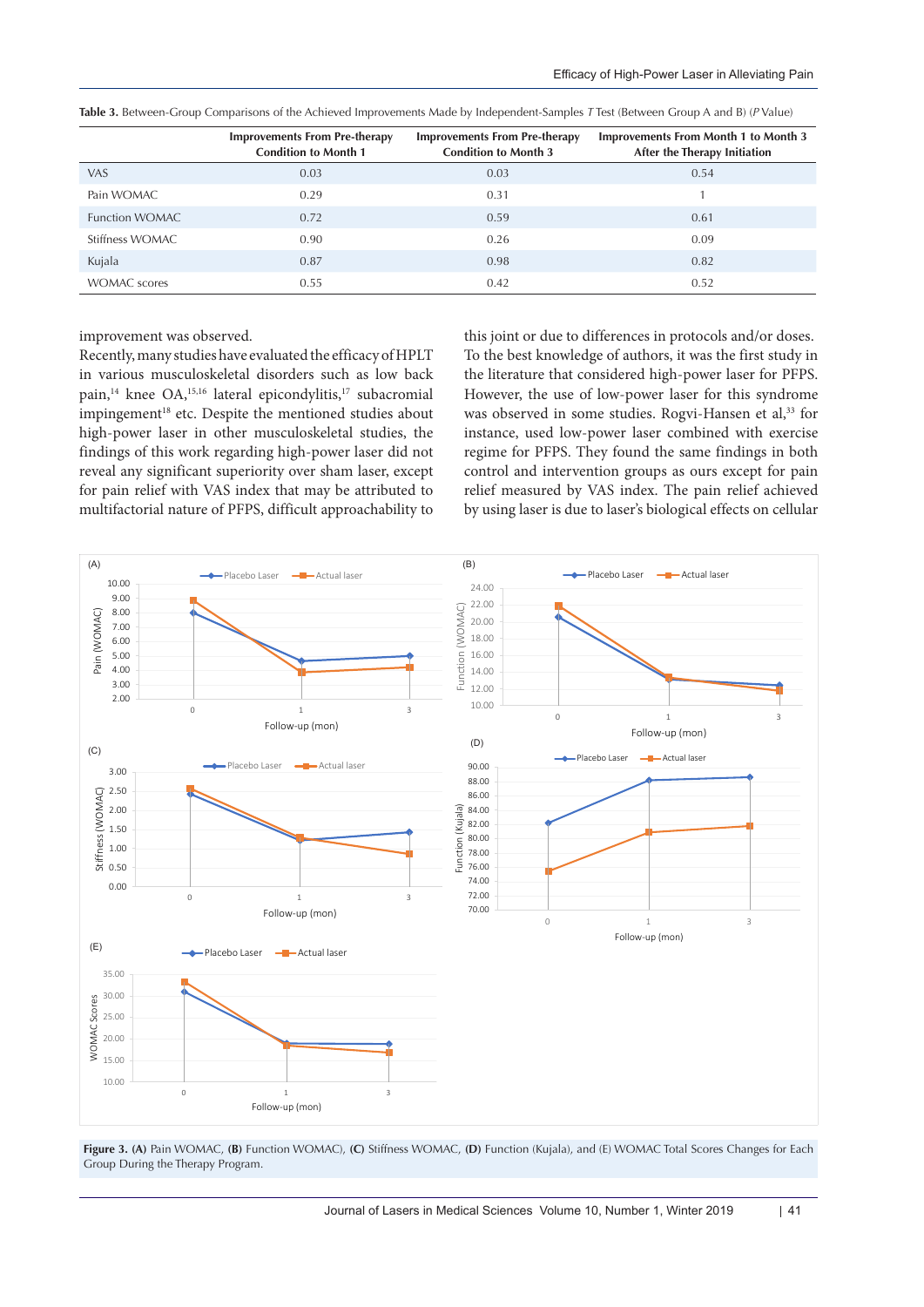|  | Table 4. Post-therapy Clinical Outcomes of Both Groups |  |  |  |  |
|--|--------------------------------------------------------|--|--|--|--|
|--|--------------------------------------------------------|--|--|--|--|

| <b>Variables</b>      | <b>Group A (Sham Laser)</b>   |                               | <b>Group B (Active Laser)</b>  |                                |  |
|-----------------------|-------------------------------|-------------------------------|--------------------------------|--------------------------------|--|
|                       | 1st Month                     | 3rd Month                     | 1st Month                      | 3rd Month                      |  |
| <b>VAS</b>            | $4.43 \pm 1.28$ <sup>a</sup>  | $4.21 \pm 1.58$ <sup>b</sup>  | $4.14+2.21$ <sup>c,e</sup>     | $3.57 \pm 2.68$ d,f            |  |
| Pain WOMAC            | $4.64 \pm 2.02$ <sup>a</sup>  | $5.00+2.29b$                  | $3.86 \pm 3.16$ <sup>c</sup>   | $4.21 + 3.29$ <sup>d</sup>     |  |
| <b>Function WOMAC</b> | $13.14 + 6.43^a$              | $12.43 \pm 6.57$ <sup>b</sup> | $13.36 + 9.73$ <sup>c</sup>    | $11.79 \pm 10.51$ <sup>d</sup> |  |
| Stiffness WOMAC       | $1.21 \pm 1.12$ <sup>a</sup>  | $1.43 + 1.34$ <sup>b</sup>    | $1.29 + 1.33c$                 | $0.86 \pm 1.51$ <sup>d</sup>   |  |
| Kujala                | $88.21 \pm 5.99$ <sup>a</sup> | $88.64 \pm 6.18$ <sup>b</sup> | $80.93 \pm 10.56$ <sup>c</sup> | $81.79 \pm 9.82$ <sup>d</sup>  |  |
| <b>WOMAC</b> scores   | $19.00+9.00a$                 | $18.86 \pm 9.04^b$            | $18.50 \pm 13.11$ <sup>c</sup> | $16.86 \pm 14.49$ <sup>d</sup> |  |

Data are shown as mean  $\pm$  standard deviation.

<sup>a</sup> 1st month and <sup>b</sup> 3rd month values of group A that are significantly different from pre-therapy values of the same group by paired-samples *t* test ( $P$  < 0.05).

 $c$  1st month and  $d$  3rd month values of group B that are significantly different from pre-therapy values of the same group by paired-samples *t* test ( $P$  < 0.05).

<sup>e</sup> Improvements achieved in the first month of therapy of group B that are significantly different from the corresponding values of group A by independent-samples *t* test (*P* < 0.05).

f improvements achieved in the third month of therapy of Group B that are significantly different from the corresponding values of group A by independent-samples  $t$  test ( $P < 0.05$ ).

and tissue function, releasing endogen opium, thermal and anti-inflammatory effects which can propagate better in high-power lasers compared to low-power ones.

Since PFPS has a multifactorial nature, various factors including quadriceps weakness, tightness of hamstring, iliopsoas and gastrosoleus muscles, etc are investigated as its potential risk factors.<sup>34</sup> Accordingly, a diversity of physical activities is proposed for treatment of PFPS.35-40 According to the obtained results, both groups showed significant improvements compared to the pre-therapy conditions. It was due to the identical exercise therapy that was employed by both groups. Thus, it can be concluded that it was an efficient regime for patients with PFPS, which is in accordance with the findings of similar investigations in the literature. Moreover, the efficacy of the exercise regime was improved when high-power laser was also included.

A limitation of this study can be attributed to the small number of subjects. Of the 44 potential subjects, 4 patients were excluded from the study because of their personal considerations, unrelated to the laser complication or so on. This limitation negatively affected the power of statistical tests conducted in the article. Another drawback can be attributed to the lack of articles in the literature considering the efficacy of HPLT in treating PFPS. Thus, we had difficulty in finding standard doses or durations for carrying out the HPLT. Further studies in the future are necessary to investigate the efficacy of HPLT with various doses and durations on an increased population of patients. Moreover, the physician was not blinded to the groups that might result in biased outcomes.

This study indicated that short-term HPLT accompanied by appropriate exercise regimen can significantly decrease pain in patients with PFPS, but it cannot assume as an efficient modality in functional improvement.

# **Ethical Considerations**

This study was registred in Iranian Registry of Clinical Trials (IRCT) (Identifier: [IRCT2017100713442N19;](https://www.irct.ir/trial/13310) [https://www.irct.ir\)](https://www.irct.ir). Informed consent was obtained from all individual participants included in the study.

# **Conflict of Interests**

The authors declare no conflict of interest.

#### **References**

- 1. Jensen R, Kvale A, Baerheim A. Is pain in patellofemoral pain syndrome neuropathic? Clin J Pain. 2008;24(5):384- 394. doi:10.1097/AJP.0b013e3181658170
- 2. Evans RC. *Illustrated Orthopedic Physical Assessment-E-Book*. Elsevier Health Sciences; 200m.
- 3. Nejati P, Forogh B, Moeineddin R, Baradaran HR, Nejati M. Patellofemoral pain syndrome in Iranian female athletes. *Acta Med Iran*. 2011;49(3):169-172.
- 4. Piazza L, Lisboa ACA, da Costa V, et al. Symptoms and functional limitations of patellofemoral pain syndrome patients. *Rev Dor.* 2012;13(1):50-54. doi:10.1590/S1806- 00132012000100009
- 5. Glaviano NR, Kew M, Hart JM, Saliba S. Demographic and epidemiological trends in patellofemoral pain. *Int J Sports Phys Ther.* 2015;10(3):281-290.
- 6. McConnell J. The management of chondromalacia patellae: a long term solution. *Aust J Physiother.* 1986;32(4):215-223. doi:10.1016/s0004-9514(14)60654-1
- 7. Bentley G, Dowd G. Current concepts of etiology and treatment of chondromalacia patellae. *Clin Orthop Relat Res.* 1984(189):209-228.
- 8. Crossley K, Bennell K, Green S, McConnell J. A systematic review of physical interventions for patellofemoral pain syndrome. *Clin J Sport Med.* 2001;11(2):103-110.
- 9. Eng JJ, Pierrynowski MR. Evaluation of soft foot orthotics in the treatment of patellofemoral pain syndrome. *Phys Ther.* 1993;73(2):62-68; discussion 68-70.
- 10. Eburne J, Bannister G. The McConnell regimen versus